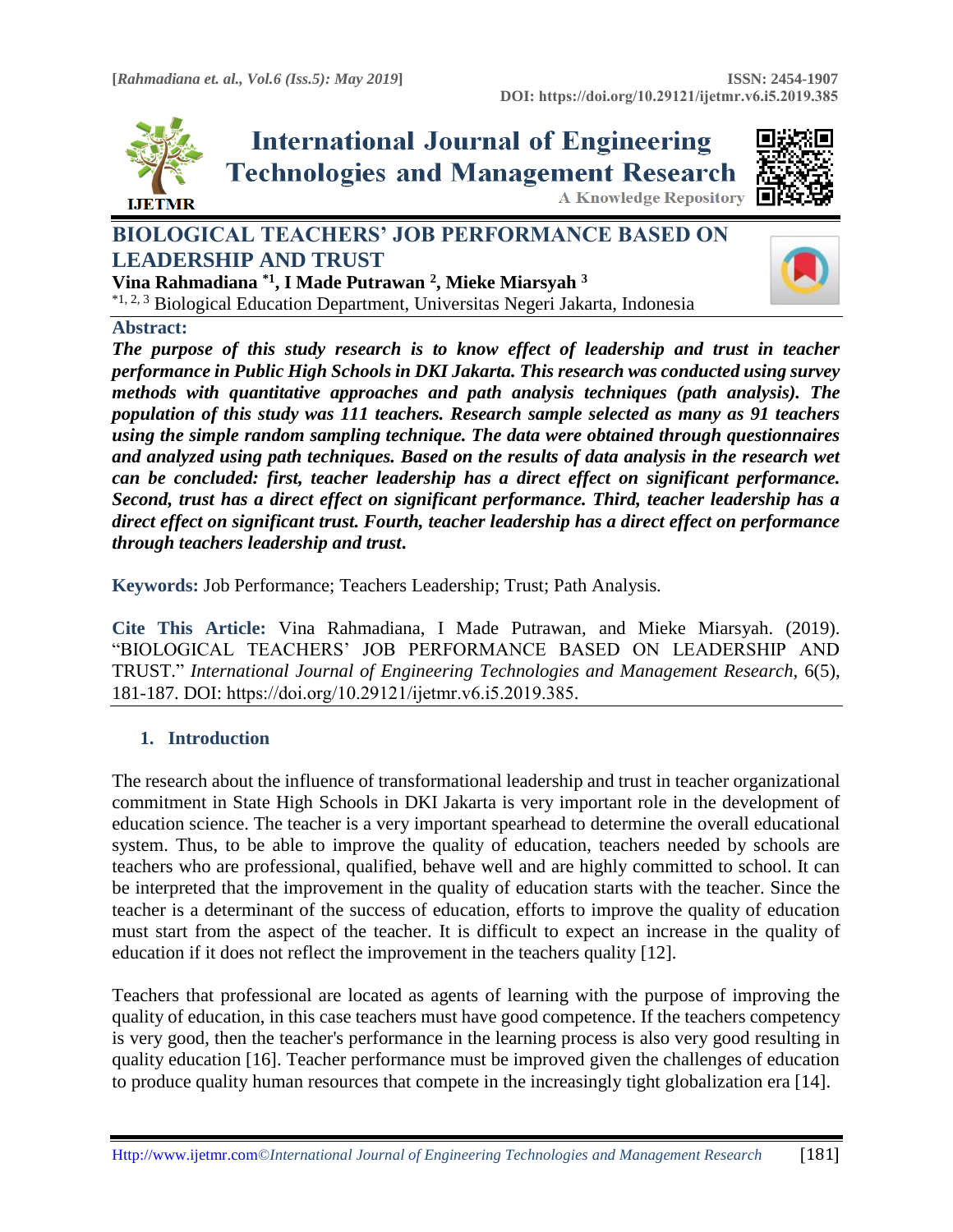**[***Rahmadiana et. al., Vol.6 (Iss.5): May 2019***] ISSN: 2454-1907**

In order to improve the performance of teachers, many are related to various things, such as leadership, trust, organizational culture, job satisfaction. One of them is teacher leadership, because the leadership model that leads to the achievement of the teaching and learning process so that the teacher will show good attitudes or behavior in improving performance. Besides the influence of teacher leadership there is also the influence of trust. Trust is a belief in one's integrity, ability or character. High trust can encourage performance in the teacher [1].

Colquitt and his colleagues stated that Performance is the value of a set of employee behaviors that contribute both positively and negatively to organizational fulfillment. There are three factors that influence performance according to Colquitt and colleagues, namely: (1) task performance, (2) citizenship behavior, (3) counter productive behavior [11].

Robbins and Timothi A. Judge stated that task performance is an effort in carrying out tasks and responsibilities that contribute to the production of goods or services or for administrative tasks. Schermerhorn explained that performance is measured as the quantity and quality of tasks conducted both by individually and in groups [21].

The performance is a product produced by an employee in a unit of time determined by certain criteria. The product can be in the form of goods and services. The specified time unit can be one to five years or more. Criteria are determined by the requirements set by the authorities. To measure job performance, the most important problem is to set criteria or standards. If the criteria have been determined, the next step is to collect information relating to this for a certain period. By comparing the results to the standards made for the period of time concerned, a person performance level will be obtained [23].

Teacher leadership is the same as other forms of leadership, namely the process of influencing others, in this case teacher leadership aims to improve student learning through the learning process [2]. In the practice, the teacher leadership involves various teacher activities such as developing a shared teacher's vision; managing organizational teacher programs through curriculum planning and programs, monitoring student learning and teaching; promote professional learning and uphold academic standards [20].

According to Bass & Riggio that leadership moves from Laissez-Faire, management by exception (passive), management by exception (active), contingent rewards, individualized consideration, intellectual stimulation, inspirational motivation, hingga idealized influence that more close to idealized influence more better the leadership is. Leadership from Laissez-Faire until contingent rewards is transactional, whereas from individualized to idealized influence is transformational [5].

Reinhartz & Beach [7] in Husaini Usman stated that the way to build trust is a leader who is able to adapt; firm in its stance; care; and can be trusted (honest); together creating vision and culture; together creating value by achieving goals; become a good listener; demonstrating professional skills; commitment to yourself, groups and organizations [23]. Alifiulah Utaminingsih, stated that trust is an important element that encourages the effectiveness of cooperation and communication in the proper functioning of the organization [3].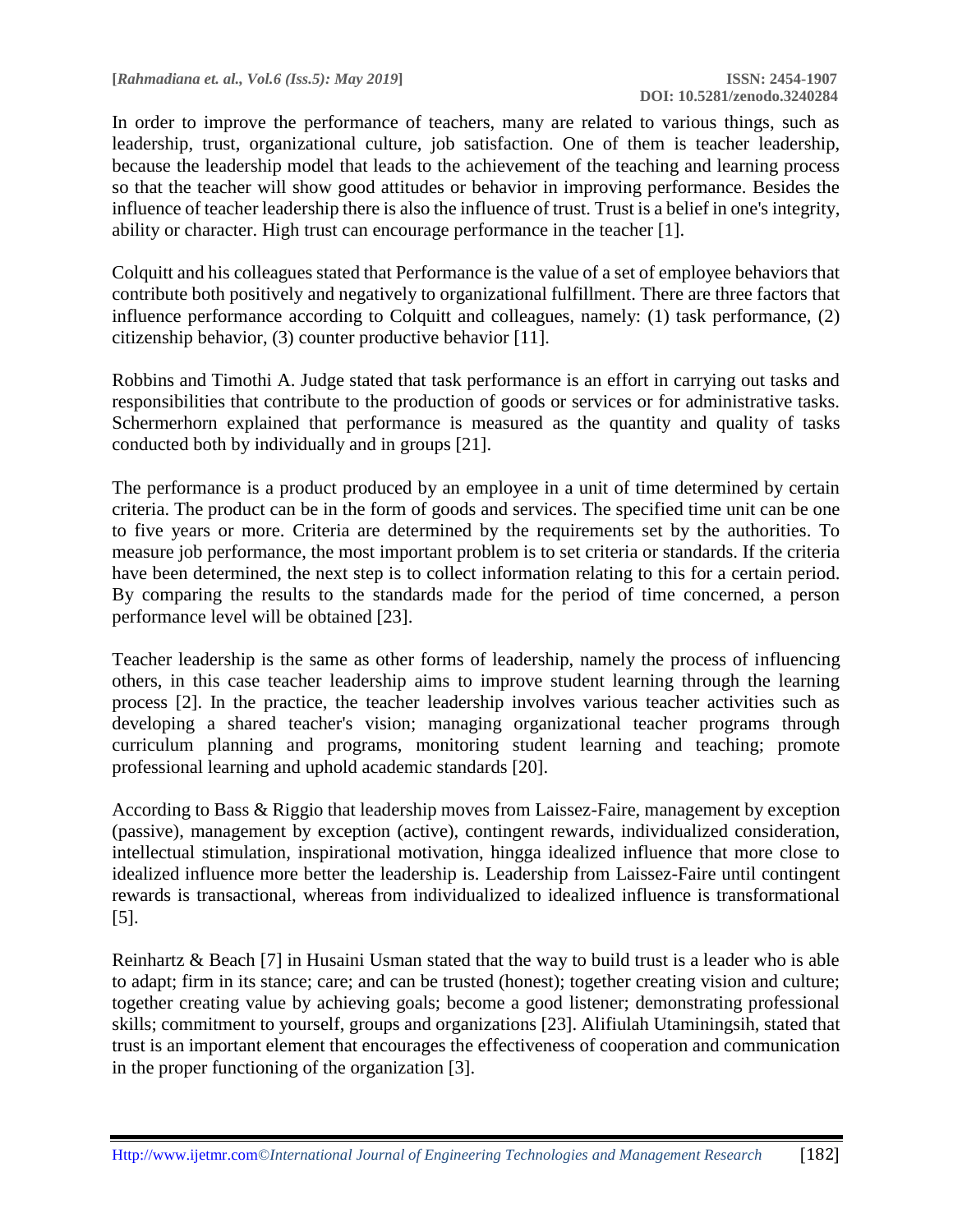Fred Luthans stated that trusts were not only built between one employee and another employee. Trust is an important and important thing in an institution that is said to be professional. This means something that is said to be professional in carrying out a work implied by a trust [13].

This research try to find out how to fill gaps that have not been investigated in previous studies by focusing on the positive correlation of performance leadership, a positive correlation to trust in performance and a positive correlation of leadership to trust.

## **2. Materials and Methods**

This study was a quantitative research, a causal associative type with survey method. Its data were analyzed through path analysis. Meanwhile, the population in this study were State Senior High School Teachers (SMA) in DKI Jakarta, with the number of teachers amounted to 111. Based on the McClave formulae, the researchers took 91 respondents. Additionally, the data collection technique in this study was done by using questionnaire containing several questions. The list of questions distributed must be fulfilled by the respondent to get information about the influence of teacher leadership  $(X1)$ , and trust  $(X2)$  on performance  $(X3)$ .

After the data was collected, it was analyzed through descriptive statistics to describe the condition of each variable by looking at the lowest score, highest score, average, median, mode, standard deviation, variance, frequency distribution, and presenting it in the histogram.

Next, the researchers conducted prerequisite tests in the form of normality using Kolmogorov-Smirnov, significance tests, and linearity regression. Finally, the hypothesis test is carried out by testing the path of the research hypothesis using the path analysis method. Then, the hypothesis of testing uses a significance level of  $\alpha = 0.05$ .

## **3. Results and Discussions**

The data in this study are primary data. It was obtained from the questionnaire filled by 91 respondents who have purpose to measure three variables, that are teacher leadership, trust, and performance. In this research, normality testing should use the Komolgorov-Smirnov test, so in this opportunity testing the difference in normality between estimated errors  $X3-(\hat{X})$ <sup>3</sup> through model  $(\hat{X})$   $\hat{3}$  = 23,725 + 0,353 X1, and the estimated difference in error X2- $(\hat{X})$   $\hat{2}$  through model  $(\hat{X})$  3 = 32,566 + 0,135 X2, and the estimated difference X1- $(\hat{X})$  1 through model  $(\hat{X})$  2 = 70,939 + 1,018 X1 assumed to be normal.

Next, for the results of homogeneity tests on exogenous variables with endogenous variables forming the groups that should be and with the endogenous group this group is the same variance using the Bartlett Test which is assumed to be homogeneous.

| <b>Model</b>                   | <b>Unstandardized</b> |                   | <b>Standardized</b> | <i><b>U</b></i> thitung | ttabel | <b>Correlations</b>            |  |  |
|--------------------------------|-----------------------|-------------------|---------------------|-------------------------|--------|--------------------------------|--|--|
|                                | <b>Coefficients</b>   |                   | Coefficients        |                         |        |                                |  |  |
|                                |                       | <b>Std. Error</b> | Beta                |                         |        | <b>Zero-order Partial Part</b> |  |  |
| $1 $ (Constant) $23,725 3,691$ |                       |                   |                     | 6,428                   |        |                                |  |  |

Table 1: ANAVA Table for Regression Model of  $(\hat{X})$   $\hat{3} = 23.725 + 0.353 \text{ X1}$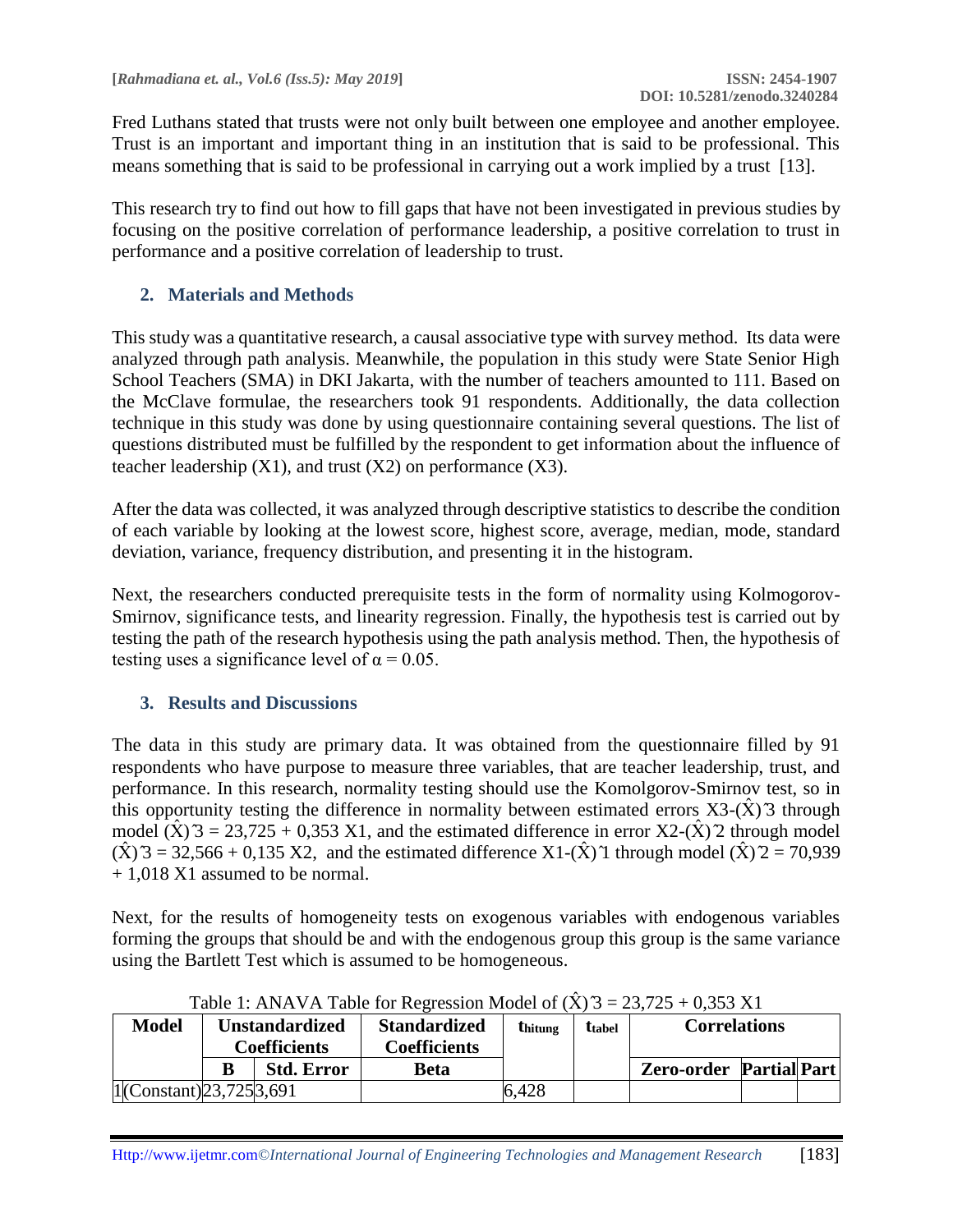| X1            | 0,353 0,043 | 0,656 | $8,193*$ | 1,986 0,656 | 0,656 0,656 |  |
|---------------|-------------|-------|----------|-------------|-------------|--|
| *: $p < 0.05$ |             |       |          |             |             |  |

Table 2: ANAVA Table for Regression Model of  $(\hat{X})$   $\hat{3} = 32,566 + 0,135$  X2

| <b>Model</b>                  | Unstandardized<br><b>Coefficients</b> |                   | <b>Standardized</b><br><b>Coefficients</b> | <b>thitung</b> | <b>t</b> tabel |                         | <b>Correlations</b> |       |
|-------------------------------|---------------------------------------|-------------------|--------------------------------------------|----------------|----------------|-------------------------|---------------------|-------|
|                               |                                       | <b>Std. Error</b> | Beta                                       |                |                | Zero-order Partial Part |                     |       |
| $1 $ (Constant) $32,5664,636$ |                                       |                   |                                            | 7.025          |                |                         |                     |       |
| X <sub>2</sub>                | 0,135 0,029                           |                   | 0.439                                      | 4.607*         | 1.986          | 0.439                   | 0.439               | 0.439 |
| $\star \sim \sim 0.05$        |                                       |                   |                                            |                |                |                         |                     |       |

\*:  $p < 0.05$ 

Table 3: ANAVA Table for Regression Model of  $(\hat{X})/2 = 70,939 + 1,018 \text{ X1}$ 

| <b>Model</b>                               | Unstandardized<br><b>Coefficients</b> |                   | <b>Standardized</b><br>Coefficients | <b>thitung</b> | <b>t</b> tabel |                         | <b>Correlations</b> |       |
|--------------------------------------------|---------------------------------------|-------------------|-------------------------------------|----------------|----------------|-------------------------|---------------------|-------|
|                                            |                                       | <b>Std. Error</b> | <b>Beta</b>                         |                |                | Zero-order Partial Part |                     |       |
| $ 1 $ (Constant) $ 70,939 12,940$          |                                       |                   |                                     | 5,482          |                |                         |                     |       |
|                                            | 0.018                                 |                   | 0.581                               | $6.732*$       | .986           | 0,581                   | 0,581               | 0.581 |
| $\star$ $\sim$ $\sim$ $\sim$ $\sim$ $\sim$ |                                       |                   |                                     |                |                |                         |                     |       |

 $\ddot{\hspace{0.1cm}}$ : p  $< 0,05$ 

The next step after testing the significance and linearity of the regression equation is path analysis test. Based on Table 1, Table 2, and Table 3, the empirical model of the results of the path analysis test can be seen in Figure 1



The hypothesis testing in this research is conducted to explain the direct influence of teacher leadership on the performance, trust in performance, and teacher leadership on trust using path analysis.

| $10010 - 11100$<br>of II, phothesis Test s Restaus |    |                    |           |         |        |  |  |  |  |
|----------------------------------------------------|----|--------------------|-----------|---------|--------|--|--|--|--|
| <b>Direct or Indirect</b>                          | n  | Path               |           | t-table |        |  |  |  |  |
|                                                    |    | <b>Coefficient</b> | t-hitung  | 0,05    | 0,01   |  |  |  |  |
| $X_1$ on $X_3$                                     | 91 | 0,656              | $8,193**$ | 1,9866  | 2,6315 |  |  |  |  |
| $X_2$ on $X_3$                                     | 91 | 0,439              | $4,607**$ | 1,9866  | 2,6315 |  |  |  |  |
| $X_1$ on $X_2$                                     | 91 | 0,581              | $6,732**$ | 1,9866  | 2,6315 |  |  |  |  |
| $X_1$ on $X_3$ through $X_2$                       | 91 | 0,256              | 7,656**   | 1,9869  | 2,6322 |  |  |  |  |

Table 4: A Summary of Hyphothesis Test's Results

This research results indicate that (1) leadership has a significant direct effect on performance with the Phi31 path coefficient =  $0.656$  and tcal = 8.193; (2) trust significant direct effect on performance with the Phi32 path coefficient =  $0.493$  and tcal =  $4.607$ ; (3) leadership has a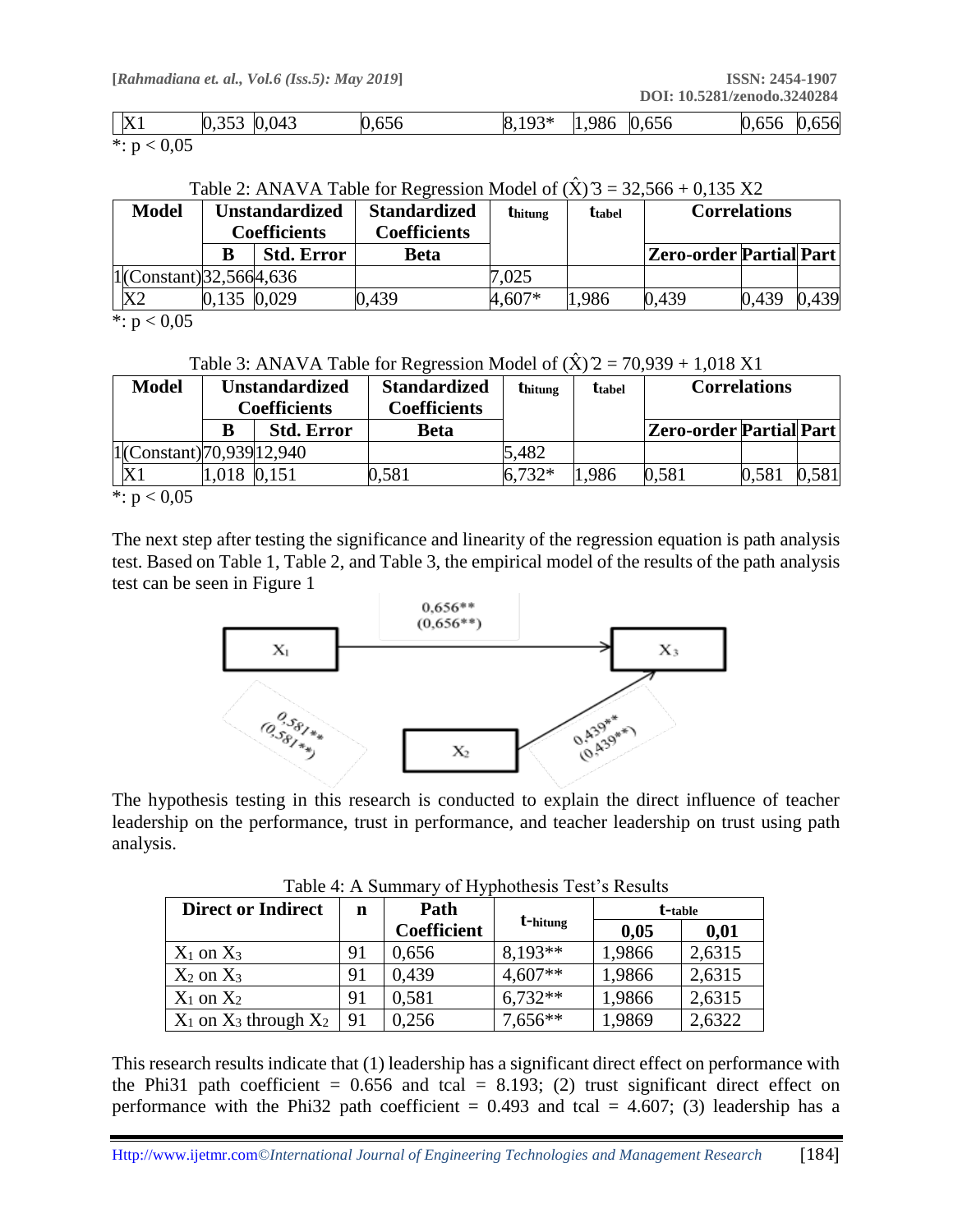significant direct effect on trust with the Phi21 path coefficient  $= 0.581$  and tcal  $= 6.732$ ; and (4) leadership has a significant direct effect on performance through trusts with the Phi31.2 path coefficient  $= 0.256$  and tcal  $= 7.656$ . The summary of the results of the hypothesis test is presented in Table 4.

From the testing results of the first hypothesis shows that there is a positive direct effect of leadership on performance. Based on the results of the study, the higher the leadership, the higher the performance of the teacher. Leadership has positive values to always provide positive energy so that it can influence the teacher to have high performance. The results of this study are in line with the opinions of several experts including Yukl (2010) that leadership has implications for performance orientation. Of the several types of leadership behavior relevant to improving performance and efficiency [24].

Robbin also explained that leadership has a relationship that is consistent with group performance. Robbin explains Behavior shown by a leader has a relationship that is consistent with group performance. From this explanation it can be drawn an understanding that leadership influences performance [22].

Based on Langton and Robbins's opinion, it can be explained that the four most significant factors related to teacher group performance are adequate resources, effective principal leadership, climate of trust, performance evaluation and reward systems that reflect group contributions [22].

The second hypothesis testing results show that there is a significant influence between trusts and performance. Based on the results of these studies, the higher the trust, the higher the performance of the teacher. Trust is a factor that can affect the teacher to have high performance.

Thus, it is proven that trust can influence the performance. This is in accordance with R.C's theory. Mayer, Davis, J.H., and Shoorman, F.D who stated that one of the factors that affect trust is ability, while performance is also formed by one of the important components which is ability [21].

Performance and trust have a causal relation, in terms of giving influence between one variable and another. Positive performance makes trusts positive and vice versa negative performance will have an impact on trusts which also become negative as well [14].

If the performance is measured by a person ability or potential inherent in individuals or groups, then the trust arises because of the ability or potential possessed by the individual or group. So performance is generated because of the inherent attributes of individuals or groups which ultimately lead to trust [19].

The testing results of the the third hypothesis indicate that there is a significant direct influence between teacher leadership on trust, so it is evident that leadership can influence trust. When a teacher has a high leadership value then the teacher directly has high trust too. This is in accordance with the opinion of some experts including Robbins and Judge stating that Trust is the main attribute associated with leadership. If it is not trusted it will have a serious effect on group performance. To be trusted we must be honest, faithful in supporting others, keep believing in ourselves and do what we should do [22].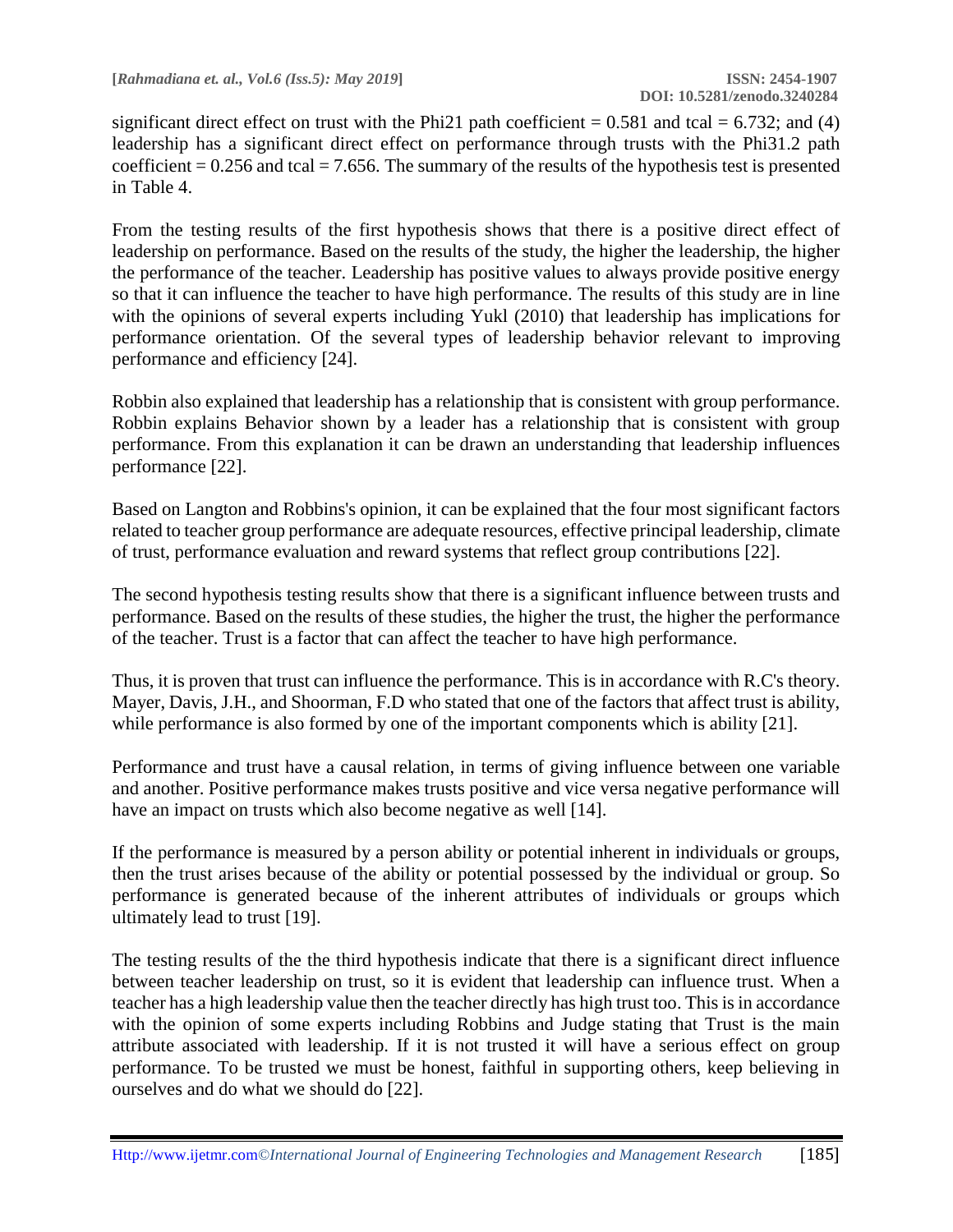Trust is the main attribute associated with leadership. If it is not trusted it will have a serious influence to the group performance [17]. The task part of the leader is to work together with other people and continually seek creative ideas and solutions to find solutions to problems faced by the teacher in the learning process in school, a leader who has full access to knowledge and creative thinking but their use in solving problems depends on the level of trust of many people towards the leader. To be trusted we must be honest, faithful in supporting others, keep believing in ourselves and do what we should do [18].

The fourth test results show that there is a significant indirect influence between leadership on performance through trust, so that it can be said that trust is a good intervening variable between leadership and performance. Chia-Nan Chiu explained that evidence from the literature shows that trust can play an intermediary role in sharing, acquiring, and transferring knowledge. Therefore, this study extends the literature and existing efforts to examine the role of mediating trust between the ability of process knowledge and the ability of knowledge infrastructure and organizational performance [9].

Cho and Ringquist found a positive correlation between trust and leadership and performance, this study revealed that the level of individual trust is expected to have some effect on the performance they can show. This means that trust will emerge in the leadership style, giving rise to performance and therefore trust as mediation [10].

## **4. Conclusions and Recommendations**

Based on these results, it can be concluded "If the performance of Biology teachers in relation to their ability to manage the class as long as PBM so that the performance of Biology teachers becomes more uniform in minimizing the variations in Biology teacher performance, then factors such as teacher leadership and trust are considered empowered, especially in its influence on the performance of biology teachers. "

Based on the results of the research and discussion above, the following suggestions can be considered: (1) School Supervisors supervise / supervise the implementation of High School Education in DKI Jakarta to achieve effective and efficient school goals. (2) For Principals Strive to create teacher performance in the school environment through supervision, leadership or creating a good work culture. (3) Teachers improve performance by trying to improve their teaching skills so that the attitude of the leader is created and honest, consistent in order to be trusted.

#### **Acknowledgements**

This research got any financial support by Mr. Apriadi, Mrs. Ulifah Santoso, Sister Seftiana Aditya and Brother Hafiz Syirazi special thanks for them. I would thank also to support given by Universitas Negeri Jakarta for administrative permission.

#### **References**

[1] Acep Suherman. Peranan kinerja yang dipengaruhi trust, kultur organisasi dan kepemimpinan transformational terhadap nilai perusahaan. Jurnal Ilmiah Ilmu ekonomi. 6 (11), 2017, 45-60